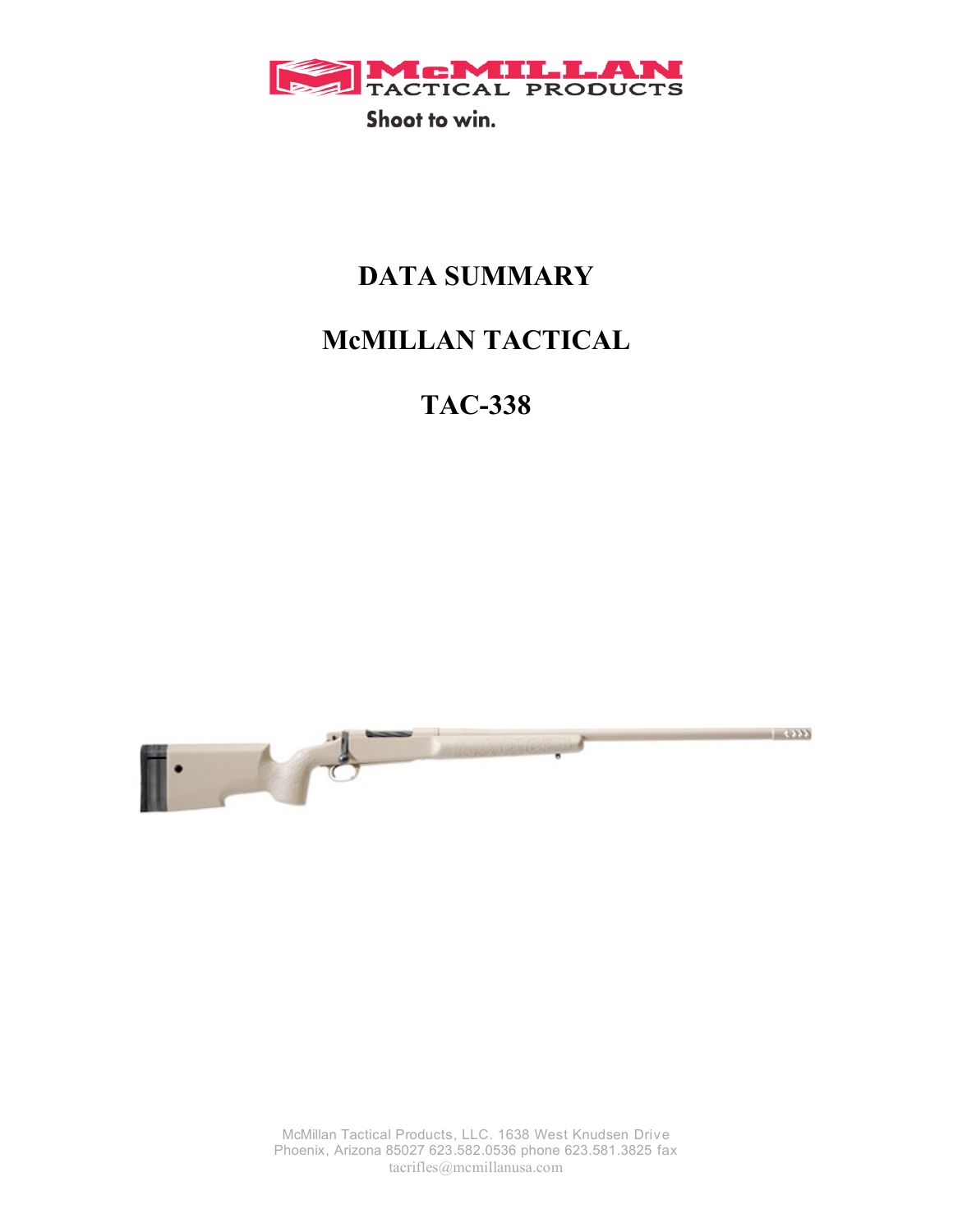

## EQUIPMENT INTRODUCTION

## PURPOSE

The McMillan Tactical Sniper Rifle System provides specially trained personnel with the capability to effectively perform the tasks of a sniper, for combat and internal security operations. The rifle system can also be used in both advanced regional and national sniper competitions.

## DESCRIPTION

The McMillan Tactical Sniper Rifle System is a heavy barrel, manually operated, bolt action, with 6 shot capacity. It is fitted with a McMillan Fiberglass Stock butt spacer system and integral cheek piece.

The system utilizes a Remington type trigger set to 3.0 lbs. The McMillan barrel is a match grade stainless steel barrel. All metal parts are finished with a Dura-Coat metal finish with NP3 Electroless Nickel with Teflon or Black oxidized on the Bolt Assembly.

The McMillan Tactical Sniper System is capable of 1/2 MOA in the hands of qualified snipers with applicable match ammunition.

## **IDENTIFICATION**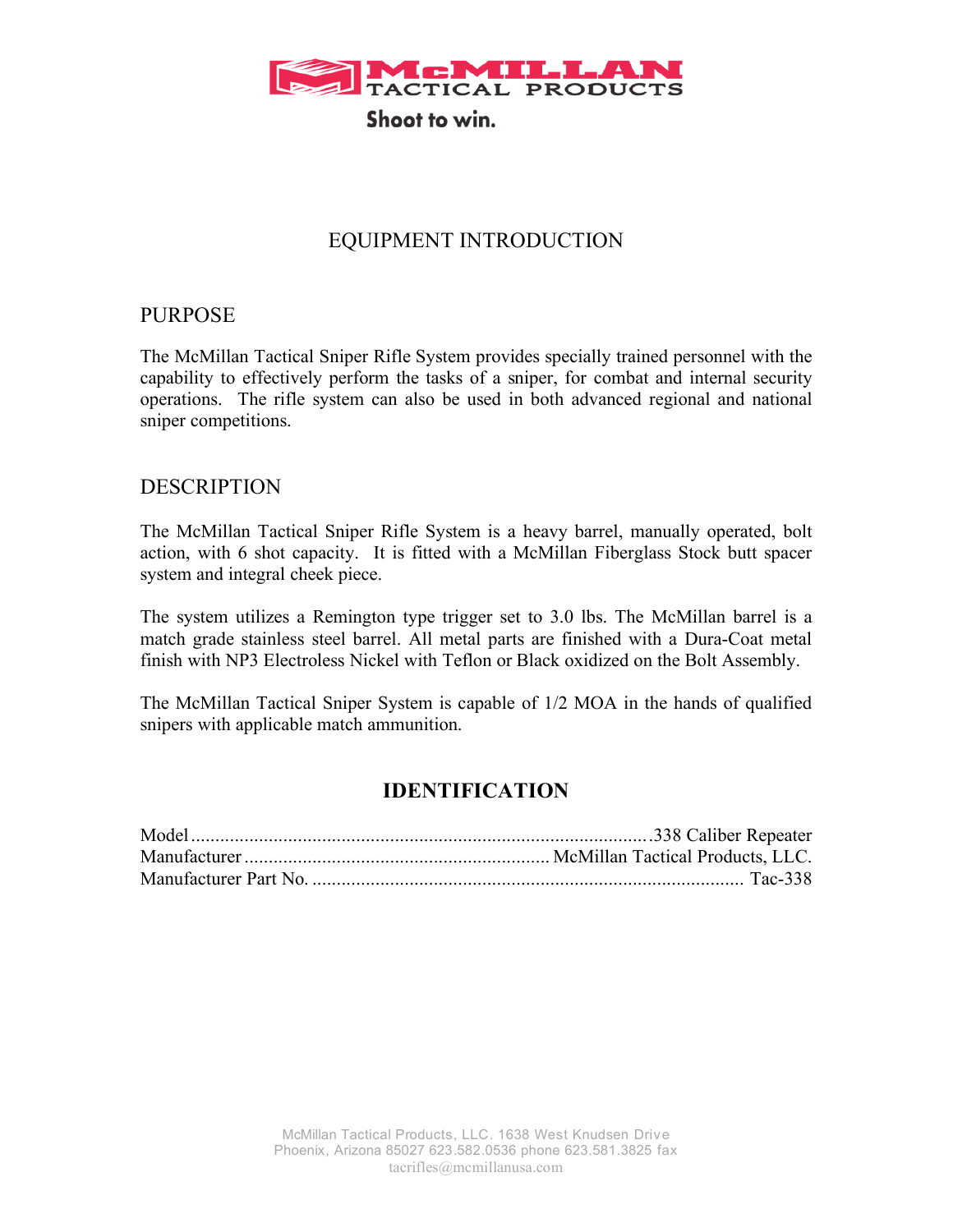

# **TECHNICAL SPECIFICATIONS**

# PHYSICAL DATA

Main Equipment 

# **OPERATING DATA**

# **BARREL DATA**

# **RIFLING PARTICULARS**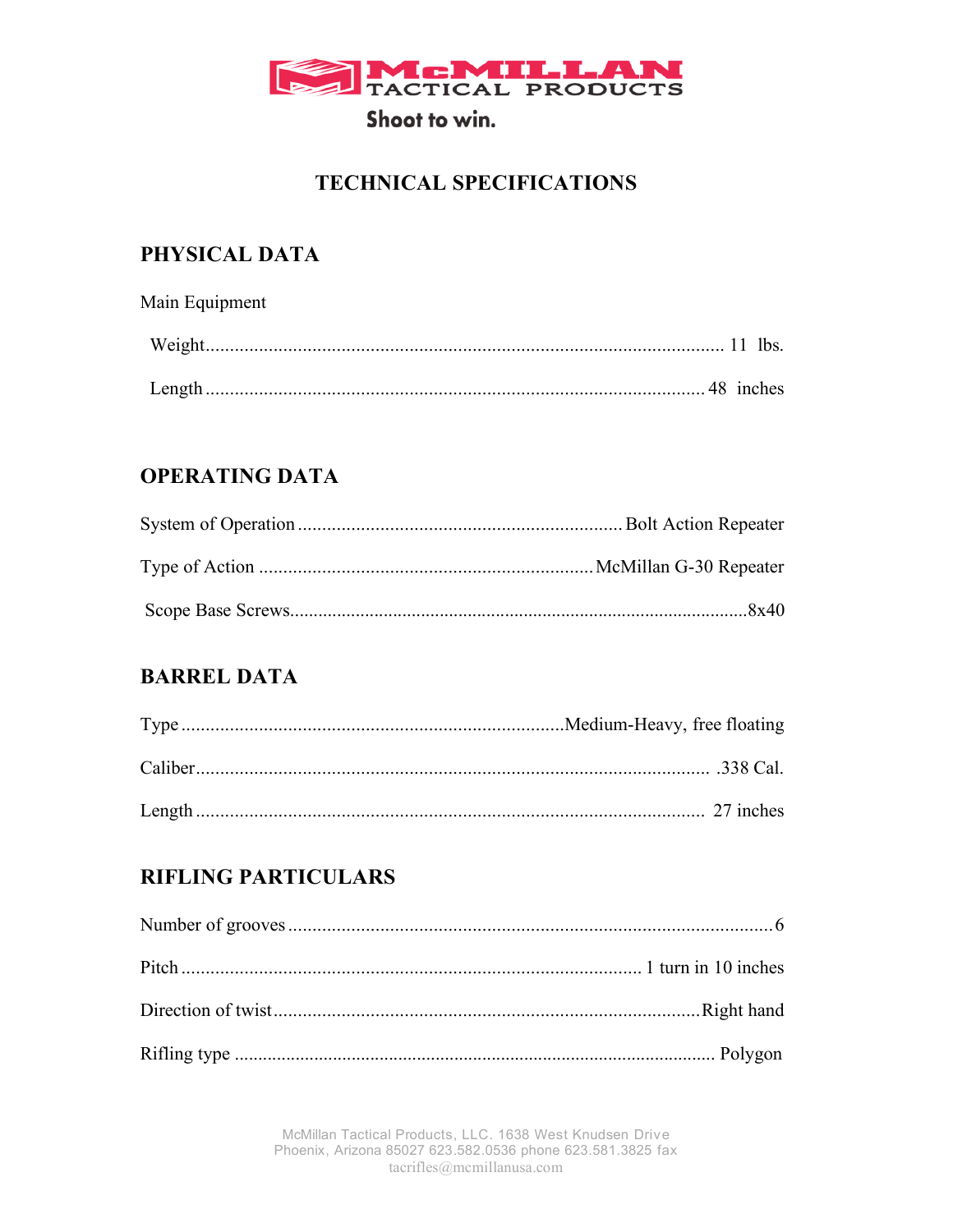

# **TRIGGER DATA**

# **STOCK DATA**

| <b>Specifics</b> |                             |
|------------------|-----------------------------|
|                  |                             |
|                  |                             |
|                  |                             |
|                  |                             |
|                  | $2$ $\omega$ .25 inch Thick |
|                  |                             |

# **MAGAZINE DATA**

# **GAUGE SPECIFICATIONS**

| Headspace          |  |
|--------------------|--|
|                    |  |
|                    |  |
| Striker protrusion |  |
|                    |  |
|                    |  |
|                    |  |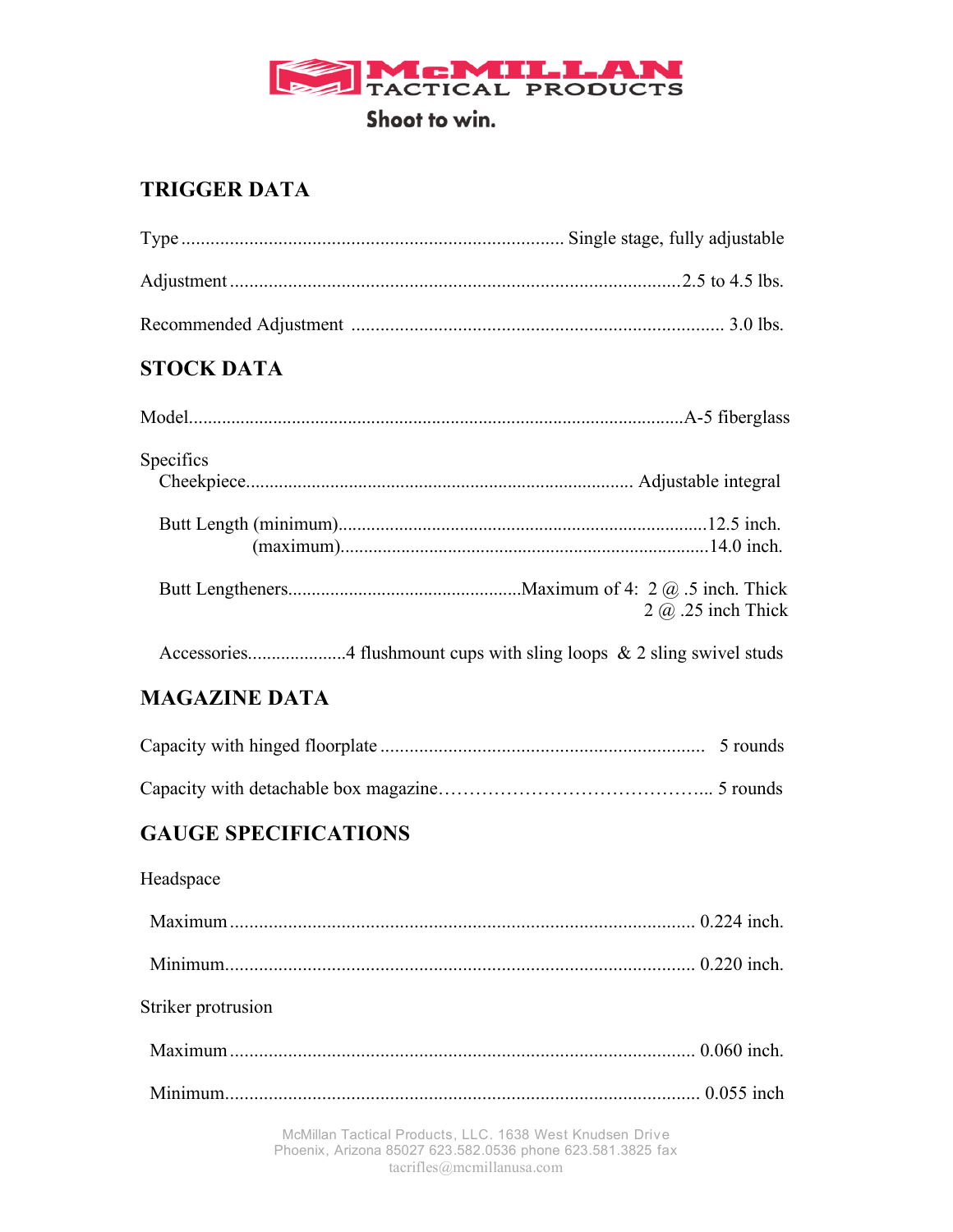

Shoot to win.

## **2008 TAC-338A PRICING**

| <b>Rifle Only A</b>                     | <b>Rifle Package A</b>                                                                                                                                                                                                                                                                                                                                                                                                                                                           |
|-----------------------------------------|----------------------------------------------------------------------------------------------------------------------------------------------------------------------------------------------------------------------------------------------------------------------------------------------------------------------------------------------------------------------------------------------------------------------------------------------------------------------------------|
| \$4999                                  | \$7399                                                                                                                                                                                                                                                                                                                                                                                                                                                                           |
| Rifle-                                  | Rifle-                                                                                                                                                                                                                                                                                                                                                                                                                                                                           |
| <b>TAC-338</b>                          | <b>TAC-338</b>                                                                                                                                                                                                                                                                                                                                                                                                                                                                   |
| Action-                                 | Action-                                                                                                                                                                                                                                                                                                                                                                                                                                                                          |
| G-30 McMillan Long Action               | G-30 McMillan Long Action                                                                                                                                                                                                                                                                                                                                                                                                                                                        |
| Chambered in .338 Lapua Magnum          | Chambered in .338 Lapua Magnum                                                                                                                                                                                                                                                                                                                                                                                                                                                   |
| 8x40 Scope Base Screws                  | 8x40 Scope Base Screws                                                                                                                                                                                                                                                                                                                                                                                                                                                           |
| <b>Barrel-</b>                          | <b>Barrel-</b>                                                                                                                                                                                                                                                                                                                                                                                                                                                                   |
| Match Grade                             | Match Grade                                                                                                                                                                                                                                                                                                                                                                                                                                                                      |
| 1-10 Twist                              | 1-10 Twist                                                                                                                                                                                                                                                                                                                                                                                                                                                                       |
| Polygon Rifling                         | Polygon Rifling                                                                                                                                                                                                                                                                                                                                                                                                                                                                  |
| Medium-Heavy Contour                    | Medium-Heavy Contour                                                                                                                                                                                                                                                                                                                                                                                                                                                             |
| 27" Barrel Threaded with Muzzle Break   | 27" Barrel Threaded with Muzzle Break                                                                                                                                                                                                                                                                                                                                                                                                                                            |
| <b>Bottom Metal-</b>                    | <b>Bottom Metal-</b>                                                                                                                                                                                                                                                                                                                                                                                                                                                             |
| Detachable Box Magazine System          | Detachable Box Magazine System                                                                                                                                                                                                                                                                                                                                                                                                                                                   |
| $1 - 5$ Round Magazine                  | $1 - 5$ Round Magazine                                                                                                                                                                                                                                                                                                                                                                                                                                                           |
| Trigger-                                | Trigger-                                                                                                                                                                                                                                                                                                                                                                                                                                                                         |
| Remington Style set at 3 lbs            | Remington Style set at 3 lbs                                                                                                                                                                                                                                                                                                                                                                                                                                                     |
| Stock-                                  | Stock-                                                                                                                                                                                                                                                                                                                                                                                                                                                                           |
| A-5 with Butthook                       | A-5 with Butthook                                                                                                                                                                                                                                                                                                                                                                                                                                                                |
| Integral Adjustable Cheekpiece          | Integral Adjustable Cheekpiece                                                                                                                                                                                                                                                                                                                                                                                                                                                   |
| LOP Spacer System                       | LOP Spacer System                                                                                                                                                                                                                                                                                                                                                                                                                                                                |
| 2 Studs                                 | 2 Studs                                                                                                                                                                                                                                                                                                                                                                                                                                                                          |
| 4 Flushmount Cups w/ Sling Loops        | 4 Flushmount Cups w/ Sling Loops                                                                                                                                                                                                                                                                                                                                                                                                                                                 |
| Finish                                  | Finish                                                                                                                                                                                                                                                                                                                                                                                                                                                                           |
| NP3 Bolt                                | NP3 Bolt                                                                                                                                                                                                                                                                                                                                                                                                                                                                         |
| Dura-Coat Metal Finish (to match stock) | Dura-Coat Metal Finish (to match stock)                                                                                                                                                                                                                                                                                                                                                                                                                                          |
| - Black, Olive, Gray, Tan & Dark Earth  | - Black, Olive, Gray, Tan & Dark Earth                                                                                                                                                                                                                                                                                                                                                                                                                                           |
|                                         | Accessories<br>Leupold Mk 4 8.5-25x50mm M1 Mil Dot<br>1750 Pelican Case<br>Badger Ord. 20 MOA Long Action Base<br>Badger Ord. Med-High 30 mm Rings<br>Harris HEBR Swivel Bipod $6" - 9"$<br>Turner Saddlery Synthetic Leather Sling<br>McMillan Rifle Cleaning Kit<br>$+3 - 5$ Round .338 Magazines<br>McMillan Drag Bag<br><b>Upgrades-</b><br>Illuminated Scope Reticle - +\$175<br>McCann Night Vision Rail Mount - +\$332<br>Night Force $8.5 - 32x56$ mm Mil Dot - $+ $140$ |
|                                         | Jewell Trigger $-$ +\$150<br><b>Additional Accessories</b><br>Elite Iron Suppressor - \$850<br>5 Round Magazine - \$74<br>Otis Field Cleaning Kit - \$49.99                                                                                                                                                                                                                                                                                                                      |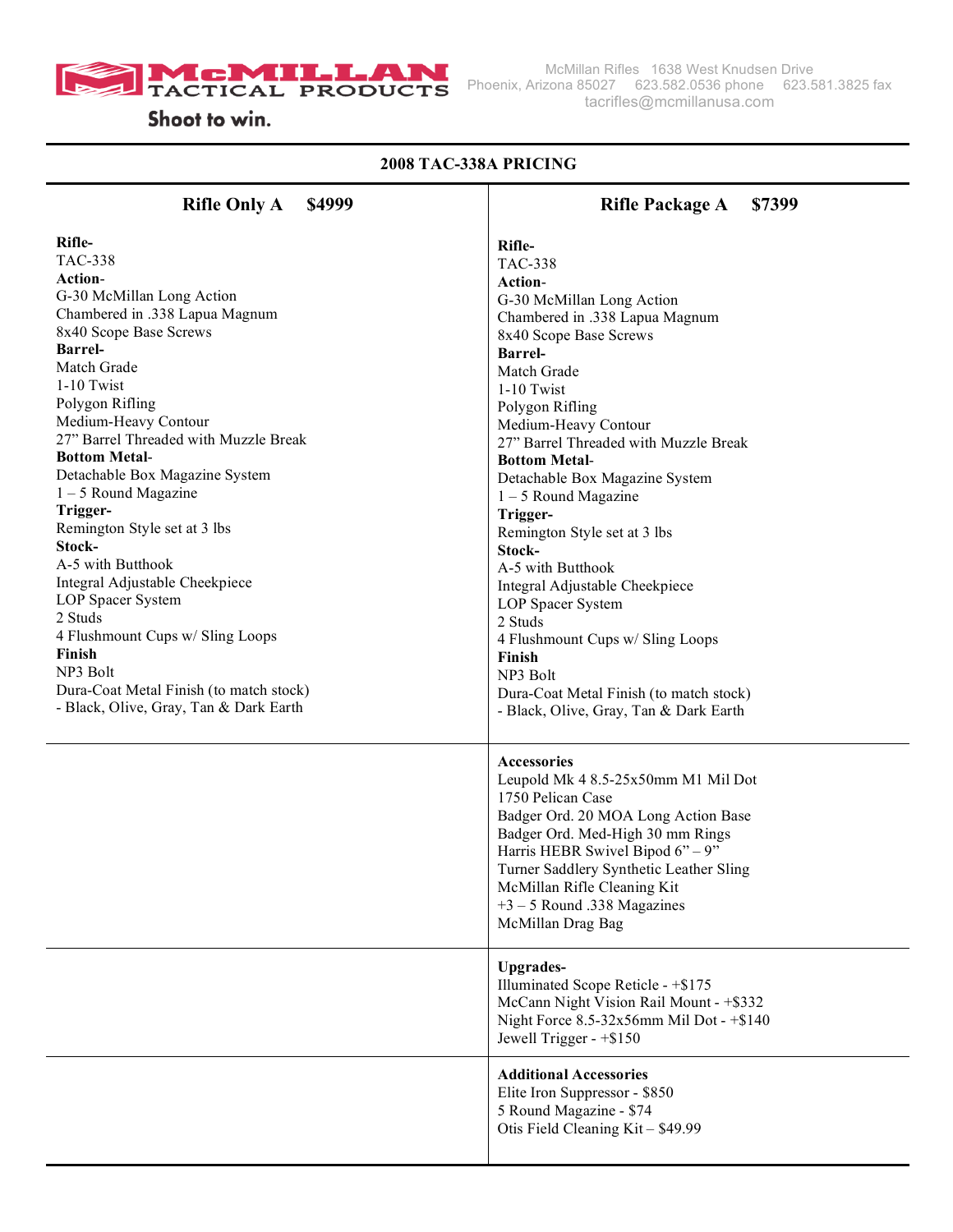

#### **2008 TAC-338B PRICING Rifle Only B \$4899 Rifle-**TAC-338 **Action**-G-30 McMillan Action Chambered in .300 Lapua Magnum 8x40 Scope Base Screws **Barrel-**Match Grade 1-10 Twist Polygon Rifling Medium-Heavy Contour 27" Barrel Threaded with Muzzle Break **Bottom Metal**-Hinged Floorplate System **Trigger-**Remington Style set at 3 lbs **Stock-**A-5 with Butthook Integral Adjustable Cheekpiece LOP Spacer System 2 Studs 4 Flushmount Cups w/ Sling Loops **Finish** NP3 Bolt Dura-Coat Metal Finish (to match stock) - Black, Olive, Gray, Tan & Dark Earth **Rifle Package B \$6999 Rifle-**TAC-338 **Action**-G-30 McMillan Action Chambered in .300 Lapua Magnum 8x40 Scope Base Screws **Barrel-**Match Grade 1-10 Twist Polygon Rifling Medium-Heavy Contour 27" Barrel Threaded with Muzzle Break **Bottom Metal**-Hinged Floorplate System **Trigger-**Remington Style set at 3 lbs **Stock-**A-5 with Butthook Integral Adjustable Cheekpiece LOP Spacer System 2 Studs 4 Flushmount Cups w/ Sling Loops **Finish** NP3 Bolt Dura-Coat Metal Finish (to match stock) - Black, Olive, Gray, Tan & Dark Earth **Accessories** Leupold Mk 4 8.5-25x50mm M1 Mil Dot 1750 Pelican Case Badger Ord. 20 MOA Long Action Base Badger Ord. Med-High 30 mm Rings Harris HEBR Swivel Bipod  $6" - 9"$ Turner Saddlery Synthetic Leather Sling McMillan Rifle Cleaning Kit McMillan Drag Bag **Upgrades-**Illuminated Scope Reticle - +\$175 McCann Night Vision Rail Mount - +\$332 Night Force 8.5-32x56mm Mil Dot - +\$140 Jewell Trigger - +\$150 **Additional Accessories**  Elite Iron Suppressor - \$850 Otis Field Cleaning Kit – \$49.99